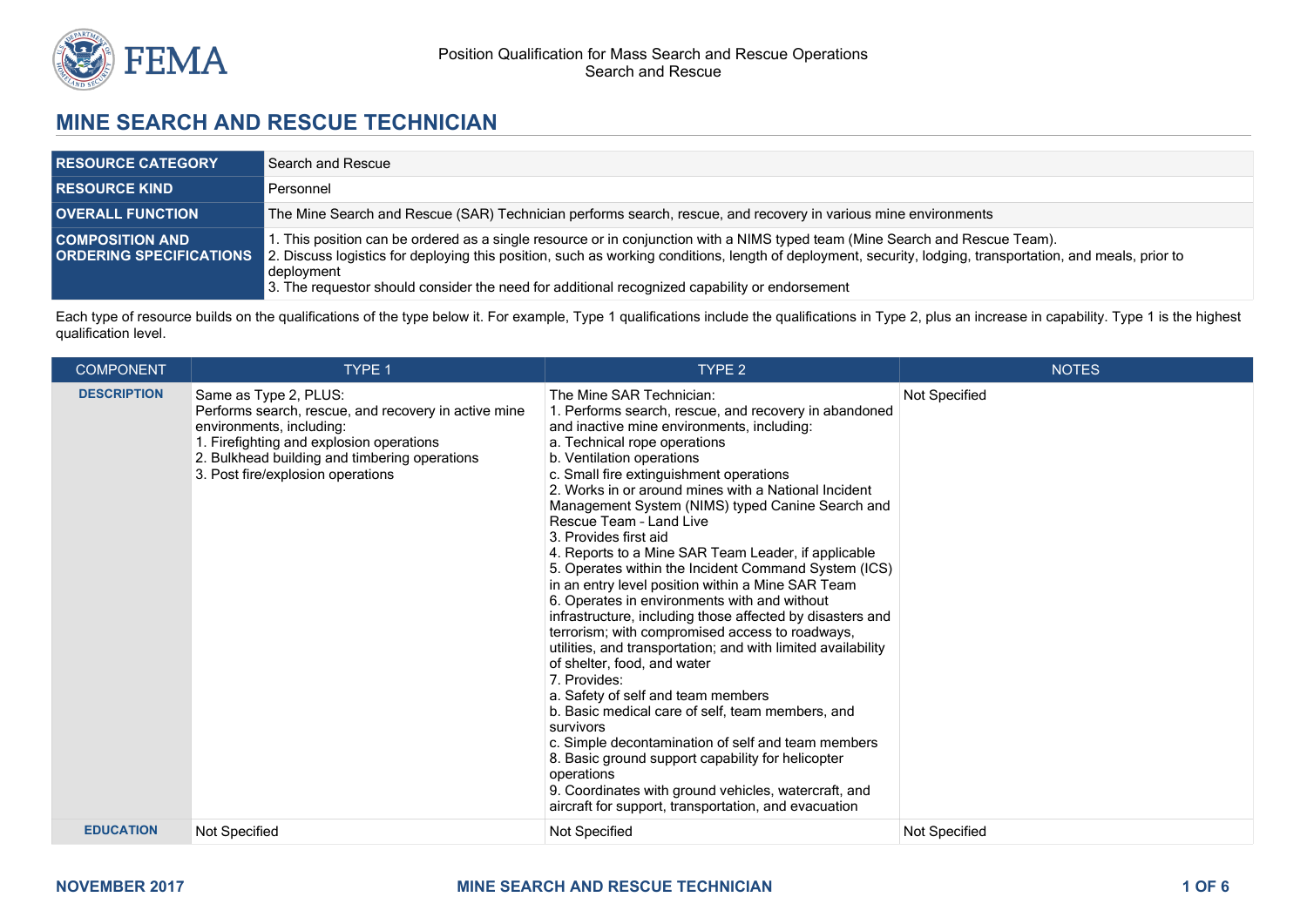

| <b>COMPONENT</b> | TYPE 1                                                                                                                                                                                                                                                                                                                          | TYPE 2                                                                                                                                                                                                                                                                                                                                                                                                                                                                                                                                                                                                                                                                                                                                                                                                                                                                                                                                                                                                                                                                                                                                                                                                                                                                                                                                                                                                                                                                                                                                                                                                                                                                                                                             | <b>NOTES</b>                                                              |
|------------------|---------------------------------------------------------------------------------------------------------------------------------------------------------------------------------------------------------------------------------------------------------------------------------------------------------------------------------|------------------------------------------------------------------------------------------------------------------------------------------------------------------------------------------------------------------------------------------------------------------------------------------------------------------------------------------------------------------------------------------------------------------------------------------------------------------------------------------------------------------------------------------------------------------------------------------------------------------------------------------------------------------------------------------------------------------------------------------------------------------------------------------------------------------------------------------------------------------------------------------------------------------------------------------------------------------------------------------------------------------------------------------------------------------------------------------------------------------------------------------------------------------------------------------------------------------------------------------------------------------------------------------------------------------------------------------------------------------------------------------------------------------------------------------------------------------------------------------------------------------------------------------------------------------------------------------------------------------------------------------------------------------------------------------------------------------------------------|---------------------------------------------------------------------------|
| <b>TRAINING</b>  | Same as Type 2, PLUS:<br>1. AHJ-verified completion of training that meets or<br>exceeds the requirements of NFPA, ASTM, U.S.<br>Department of Labor Mine Safety and Health<br>Administration (MSHA) for the following:<br>2. Appropriate endorsements for SAR operations for<br>specific types of active mines defined by MSHA | Completion of the following:<br>1. NIMS Type 2 Land SAR Technician training<br>2. State and local safety and health regulations<br>3. OSHA based coursework on:<br>a. Annual hazardous materials first responder<br>awareness<br>b. Federal regulations related to environment for this<br>type<br>4. Completion of the following awareness-level training:<br>a. Hazards and safety in and around:<br>b. Active mine environments<br>c. Submerged environments, including stillwater,<br>swiftwater, and dive operations<br>d. Other various underground and confined space<br>environments<br>e. Related hazard and hazardous material guides and<br>references<br>5. Initial response to an incident including:<br>a. Size up and initial report<br>b. Rescue vs. recovery assessment<br>c. Pre-planning and emergency response plans for an<br>incident<br>Authority Having Jurisdiction (AHJ)-verified completion<br>of training that meets or exceeds a National Fire<br>Protection Agency (NFPA) or ASTM International<br>(ASTM) for the following:<br>1. Surface and underground communications<br>equipment<br>2. Go/No-go processes at every level, ensuring<br>personnel accountability, and tracking systems and<br>checklists for surface entry and exit<br>3. Atmospheric hazards, gas/atmosphere metering,<br>maintenance, care of equipment hazards, and safety<br>and mitigation of utilities, such as powered, electrical,<br>and mechanical<br>4. Additional resources for information, safety, and SAR<br>for this environment<br>5. Environment stability and collapse hazards<br>6. Effects of air flow, current, and barometric pressure<br>in the environment and related measuring devices<br>(Continued) | The AHJ may require additional training capabilities<br>and endorsements. |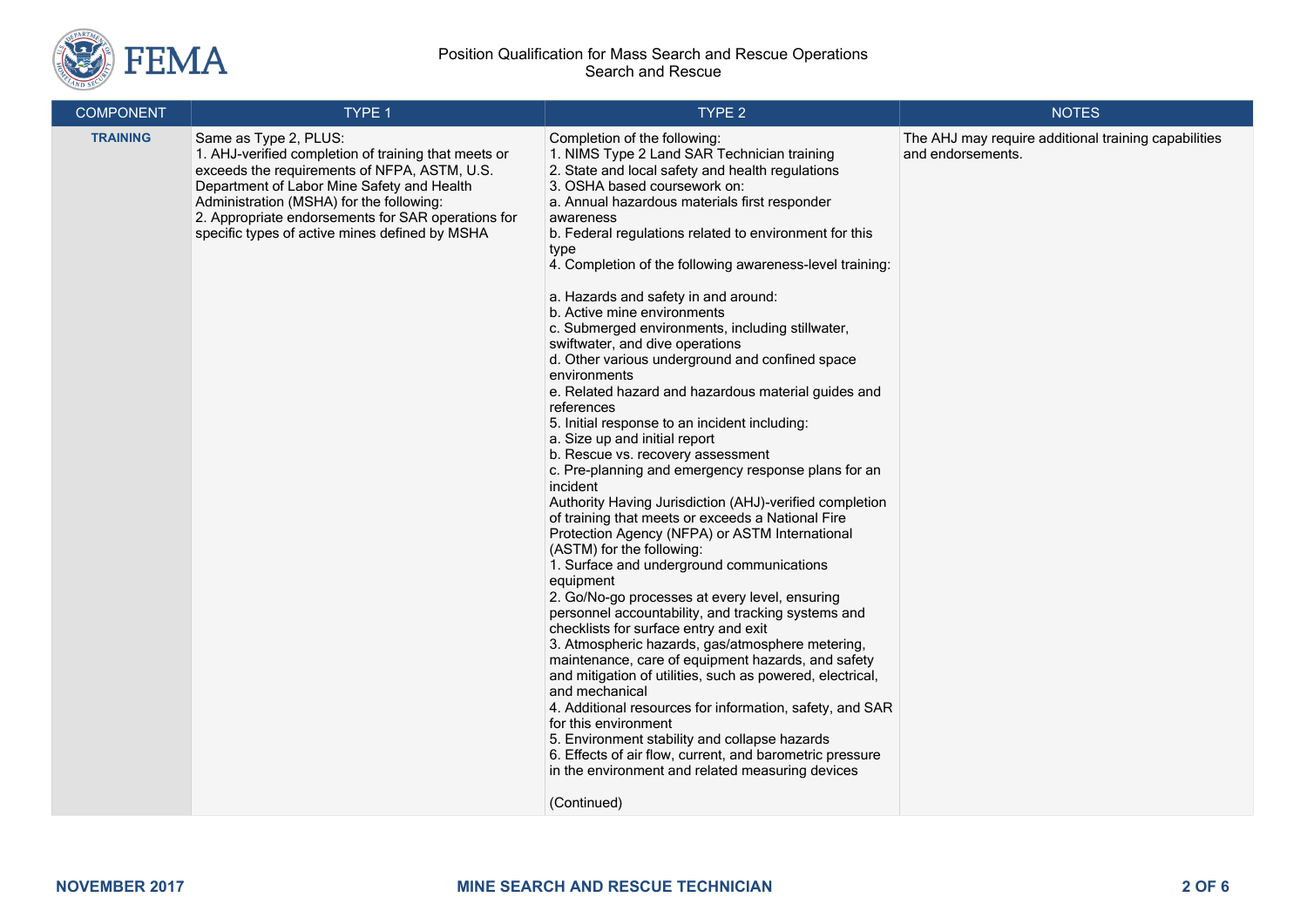

| <b>COMPONENT</b> | TYPE 1 | TYPE 2                                                                                                                                                                                                                                                                                                                                                                                                                                                                                                                                                                                                                                                                                                                                                                                                                                                                                                                                                                                                                                                                                                                                                                                                                                                                                                                                                                                                                                                                                                                                                                                                                                                                                                                                                        | <b>NOTES</b> |
|------------------|--------|---------------------------------------------------------------------------------------------------------------------------------------------------------------------------------------------------------------------------------------------------------------------------------------------------------------------------------------------------------------------------------------------------------------------------------------------------------------------------------------------------------------------------------------------------------------------------------------------------------------------------------------------------------------------------------------------------------------------------------------------------------------------------------------------------------------------------------------------------------------------------------------------------------------------------------------------------------------------------------------------------------------------------------------------------------------------------------------------------------------------------------------------------------------------------------------------------------------------------------------------------------------------------------------------------------------------------------------------------------------------------------------------------------------------------------------------------------------------------------------------------------------------------------------------------------------------------------------------------------------------------------------------------------------------------------------------------------------------------------------------------------------|--------------|
| <b>TRAINING</b>  |        | (Continued)<br>7. Ventilation needs and related equipment<br>8. General travel, exploration, route finding, marking,<br>and mapping<br>9. Recognizing and mitigating self and personnel<br>claustrophobia<br>10. Any necessary intrinsically safe, permissible, and<br>explosion proof-related equipment requirements, per 30<br>CFR <sub>23</sub><br>11. Care, use, inspection, and maintenance of any<br>required breathing protection devices, masks,<br>respirators, and apparatus, per 30 CFR 23 and 49<br>12. Surface team makeup and tactics<br>13. Entry team makeup and tactics<br>14. Entry teams travel, unity, safety, and survival<br>15. Patient medical problems, care, and evacuation<br>16. Self-help and self-rescue, including sheltering and<br>safe havens<br>17. Response to team members needing help in the<br>hazard zone, such as MAYDAY and Rapid Intervention<br>Crews<br>18. Endorsements, as required by the AHJ, for animal<br>rescue in this environment<br>19. Endorsements, as required by the AHJ, for<br>submerged operations, including stillwater, swiftwater,<br>and dive operations<br>20. Environment stability and collapse hazards and<br>mitigation<br>21. Personnel accountability and tracking system for<br>surface and entry/exit, including use of entry and exit<br>checklists<br>22. Fire and explosion safety training in the active mine<br>environment, including mitigation and suppression,<br>extinguishment methods and equipment, and post-fire<br>and post-explosion safety actions<br>Training specific to technical rope rescue needed in this<br>environment:<br>1. Rope rescue equipment<br>2. Knots, ropes, webbing, and webbing characteristics<br>and handling<br>3. Anchor<br>(Continued) |              |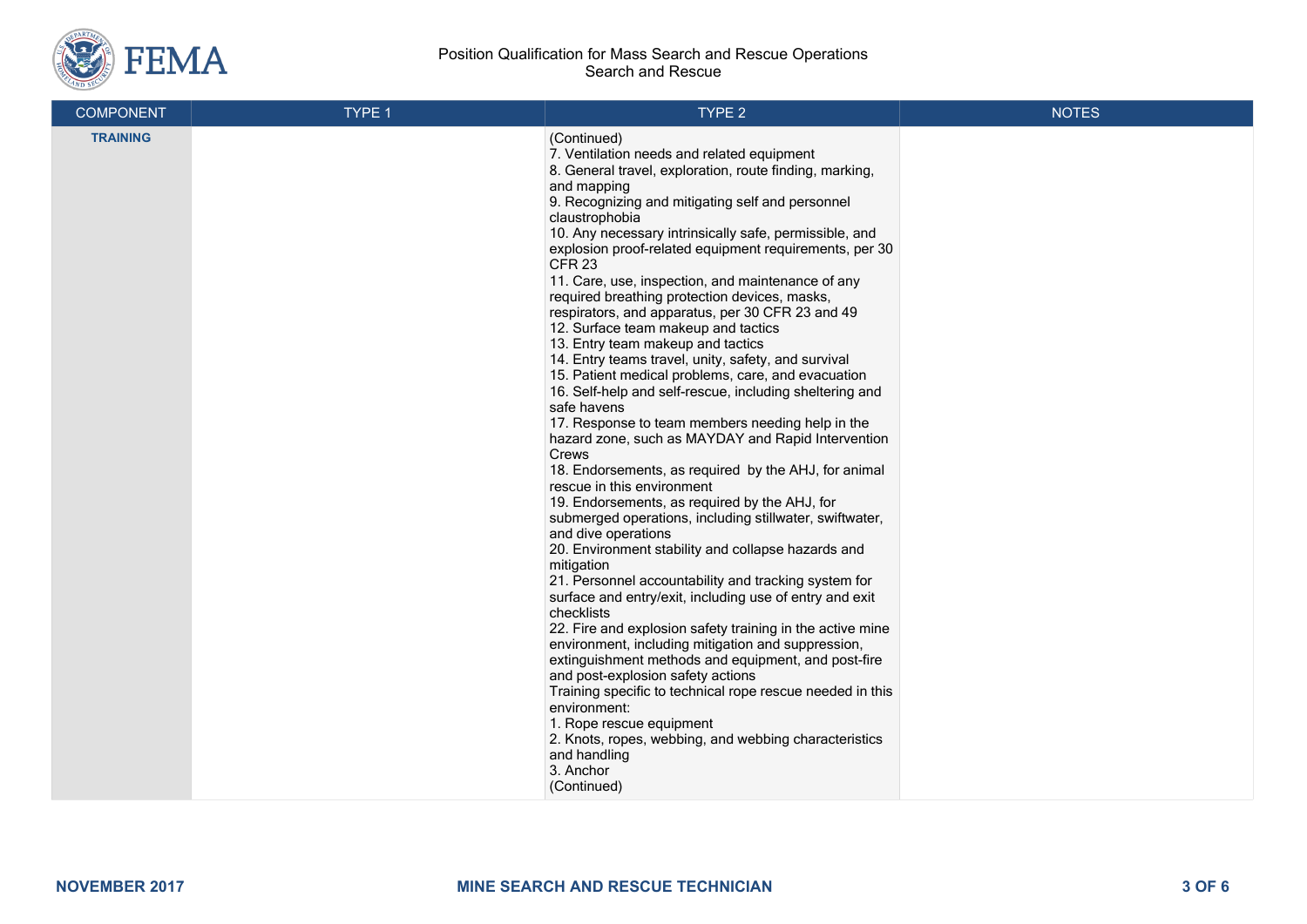

| <b>COMPONENT</b>  | TYPE 1         | TYPE 2                                                                                                                                                                                                                                                                                                                                                                                                                                                                                                                                                                                                                                                                                                                                                                                                                                                                                                                                                                                          | <b>NOTES</b>  |
|-------------------|----------------|-------------------------------------------------------------------------------------------------------------------------------------------------------------------------------------------------------------------------------------------------------------------------------------------------------------------------------------------------------------------------------------------------------------------------------------------------------------------------------------------------------------------------------------------------------------------------------------------------------------------------------------------------------------------------------------------------------------------------------------------------------------------------------------------------------------------------------------------------------------------------------------------------------------------------------------------------------------------------------------------------|---------------|
| <b>TRAINING</b>   |                | (Continued)<br>s<br>4. Belaying<br>5. Short distance ascending and descending a rope<br>6. Long distance ascending and descending a rope<br>7. Patient packaging and litter rigging<br>8. Rigging and operating raising and lowering systems<br>9. Low-angle or scree evacuation<br>10. Steep angle evacuation<br>11. High angle evacuation<br>12. Improvised rescue techniques<br>13. Highline and high directional rigging and operating                                                                                                                                                                                                                                                                                                                                                                                                                                                                                                                                                      |               |
| <b>EXPERIENCE</b> | Same as Type 2 | Knowledge, Skills, and Abilities:<br>1. Function at the Technician level<br>2. Identifies and applies the role of the Mine SAR<br>Technician within the incident management structure<br>3. Knowledge of mine rescue and associated hazards<br>4. Knowledge of rescue procedures in the mine<br>environment during day and night operations<br>5. Knowledge of canine search capabilities<br>6. Knowledge of use, care, inspection, and<br>maintenance of all PPE, tools, devices, and equipment<br>specific to this position<br>7. Carries out the following:<br>a. Technical rescue operations<br>b. Rope rescue<br>c. Mine SAR<br>d. Confined space SAR<br>e. Machinery rescue<br>f. Trench and excavation SAR<br>Experience:<br>1. Scene management and dynamic assessment of risk<br>2. Mine SAR techniques<br>3. Identify hazards, including potential operating<br>environments<br>4. Completion of the Mine SAR Technician Position<br>Task Books (PTB) or equivalent AHJ documentation | Not Specified |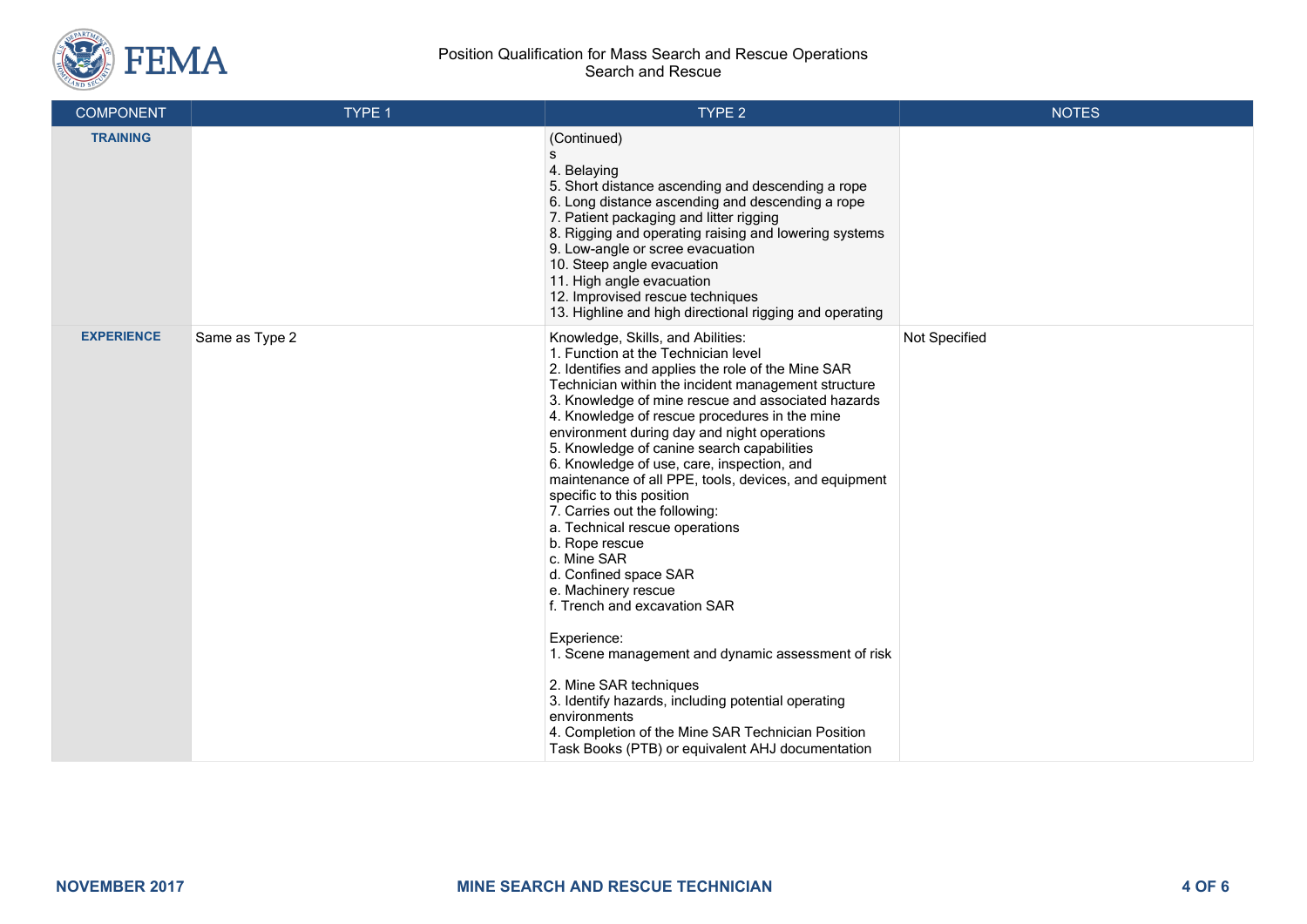

| <b>COMPONENT</b>                                                                            | TYPE 1         | TYPE 2                                                                                                                                                                                                                                                                                                                                                                                                                                                                                          | <b>NOTES</b>                                                                                                                                                                                                                                                            |
|---------------------------------------------------------------------------------------------|----------------|-------------------------------------------------------------------------------------------------------------------------------------------------------------------------------------------------------------------------------------------------------------------------------------------------------------------------------------------------------------------------------------------------------------------------------------------------------------------------------------------------|-------------------------------------------------------------------------------------------------------------------------------------------------------------------------------------------------------------------------------------------------------------------------|
| <b>PHYSICAL/MEDICAL</b><br><b>FITNESS</b>                                                   | Same as Type 2 | 1. Arduous<br>2. Meets minimum physical fitness and swimming<br>standards, in accordance with the AHJ's Job Related<br><b>Physical Ability Test (JRPAT)</b><br>3. Maintains AHJ-determined physical fitness standards<br>suitable for the environment and typing<br>4. Maintains immunizations in accordance with the U.S.<br>Department of Health and Human Services Centers for<br>Disease Control and Prevention recommended adult<br>immunization schedule for the United States of America | The NIMS Guideline for the National Qualification<br>System (NQS) defines Physical/Medical Fitness levels<br>for NIMS positions.                                                                                                                                        |
| <b>CURRENCY</b>                                                                             | Same as Type 2 | 1. Annual refresher of related SAR skills and abilities in<br>mine environments<br>2. Functions in this position during an operational<br>incident, planned event, exercise, drill, or simulation<br>once every three years<br>3. Background checks as applicable law permits or<br>requires                                                                                                                                                                                                    | Provider must carry out and use any background<br>checks as applicable law specifies. This may include a<br>background check completed within past 12 months;<br>sex-offender registry check; and a local, state, and a<br>local, state, and national criminal history. |
| <b>PROFESSIONAL AND</b><br><b>TECHNICAL</b><br><b>LICENSES AND</b><br><b>CERTIFICATIONS</b> | Same as Type 2 | 1. Certification or completion of mine SAR training that<br>relates to the job standards<br>2. AHJ-required BLS-level medical care certification or<br>recertification                                                                                                                                                                                                                                                                                                                          | The AHJ determines the emergency medical<br>certifications the technician needs to meet the minimum<br>criteria, which can include first aid, cardiopulmonary<br>resuscitation (CPR), and BLS.                                                                          |